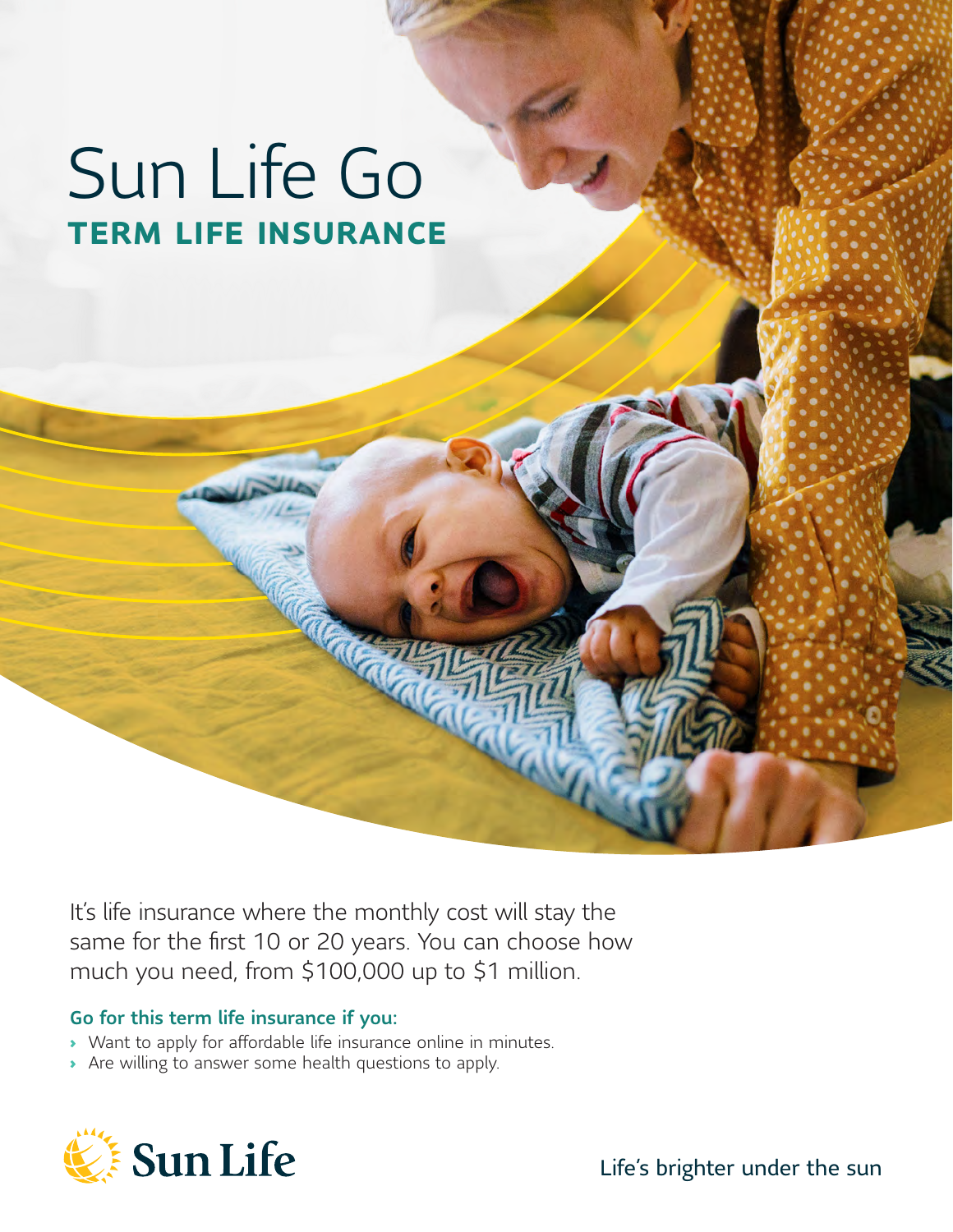## Sun Life Go **TERM LIFE INSURANCE**

#### Who is this life insurance for?

This insurance is for anyone who lives in Canada, looking for renewable coverage up until the age of 85. You can apply if you're between the ages of 18 and 69.

#### How long are you covered?

You're insured for the 10 or 20 years you choose. After this, the policy will automatically renew for another 10 or 20 years. It'll continue to renew and you'll have coverage until age 85, or you stop making monthly payments.

#### Are there health questions?

Yes, there are some health questions. After submitting your application, you may need to provide some additional health information.

#### How much life insurance can you get?

You can choose from \$100,000 up to \$1 million. Buy in units of \$25,000.

#### When would the coverage start?

You'll have temporary insurance coverage for 90 days unless we approve or decline your application sooner. Your Sun Life Go Term Life insurance will start the first day of the month after we approve your application. If we don't approve it, we'll let you know.

#### What is temporary insurance coverage?

Temporary insurance coverage gives you immediate protection. If you pass away before receiving decision on your application – we'll still pay the claim. It will be equal to the amount of life insurance applied for. Terms, conditions, and exclusions will apply. Find these at [sunlife.ca/goTerm](http://sunlife.ca/goTerm).

#### Is the claim paid tax-free?

It depends. For term life insurance where you name a beneficiary, the claim paid is tax-free. If we pay the claim to your estate, probate tax may apply.



#### How much does this cost?

Go for a quote at [sunlife.ca/goTerm](http://sunlife.ca/goTerm) to find out how much it costs. Your monthly payments will depend on such things as:

- › your age when you apply and renew your coverage
- › your gender
- › if you smoke
- › whether you select a 10- or 20-year term
- › the amount of life insurance you want

Your payments will be the same every month for the first 10 or 20 years – whichever you choose.

#### What happens after the 10- or 20-year term?

When the term ends, if you want to continue with the coverage, do nothing. Your policy will automatically restart for the same term length you chose originally. Your monthly payments will go up significantly and then they'll stay the same for the length of your new term. We will give you 30 days written notice before we make this change.

#### Can you change your insurance amount?

You can apply for more life insurance by completing a new application. Your total amount of Sun Life Go Term Life Insurance cannot be more than \$1 million. If you want to reduce your coverage, call us at 1‑844‑528‑0583.

#### Making a claim

To make a claim:

- **1.** Call us at 1‑800‑669‑7921 as soon as reasonably possible. This number is also listed at the beginning of the insured person's policy. We'll send you a form to complete.
- **2.** Fill out the form and mail it to us at the address listed on the form. Be sure to include any information we ask for to assess the claim. This will include proof that the insured person passed away while the policy was in effect.

#### Some things to keep in mind

- › Doctors may charge a fee to fill out certain forms. The person making the claim is responsible for covering any fees.
- › After we receive all the information we need, we'll assess the claim within 5 business days.
- › We'll pay within 30 business days after receiving proof required to assess the claim.